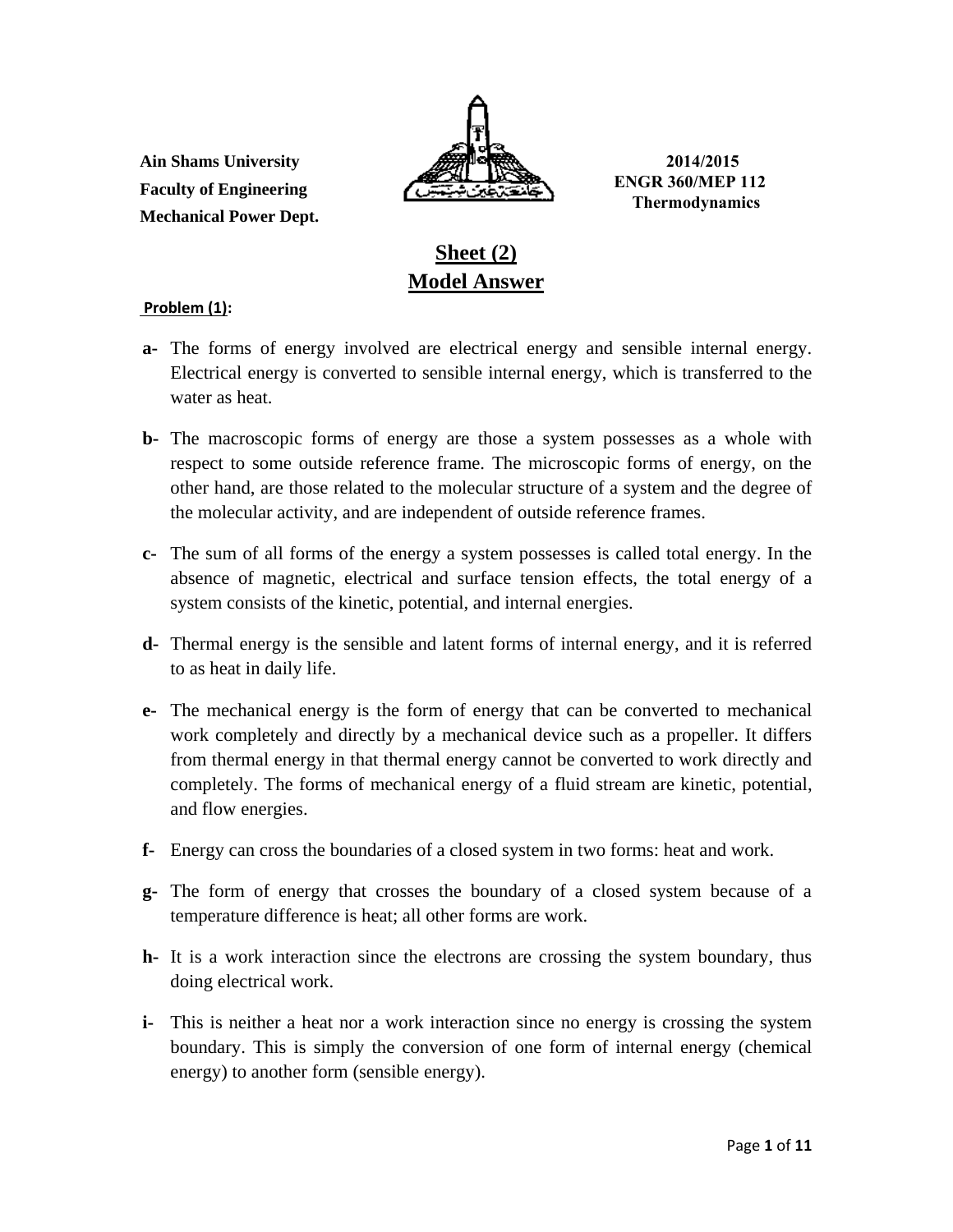- **j-** Point functions depend on the state only whereas the path functions depend on the path followed during a process. Properties of substances are point functions, heat and work are path functions.
- **k-** The work done is the same, but the power is different.
- **l-** No. This is the case for adiabatic systems only.
- **m-** Energy can be transferred to or from a control volume as heat, various forms of work, and by mass transport.
- **n-** The turbine efficiency, generator efficiency, and combined turbine-generator efficiency are defined as follows:

$$
\eta_{turbine} = \frac{Mechanical\ energy\ output}{Mechanical\ energy\ extracted\ from\ Fluid} = \frac{\dot{W}_{shaft,out}}{|\Delta \dot{E}_{mech,fluid}|}
$$
\n
$$
\eta_{generator} = \frac{Electrical\ power\ output}{Mechanical\ power\ input} = \frac{\dot{W}_{elect,out}}{\dot{W}_{shaft,in}}
$$

$$
\eta_{turbine-gen} = \eta_{turbine} \times \eta_{generator} = \frac{\dot{W}_{elect,out}}{\dot{E}_{mech,in} - \dot{E}_{mech,out}} = \frac{\dot{W}_{elect,out}}{|\Delta \dot{E}_{mech, fluid}|}
$$

**o-** No, the combined pump-motor efficiency cannot be greater than either of the pump efficiency of the motor efficiency. This is because  $\eta_{pump-motor} = \eta_{pump} \times \eta_{motor}$ , and both  $\eta_{pump}$  and  $\eta_{motor}$  are less than one, and a number gets smaller when multiplied by a number smaller than one.

# **Problem (2):**

A river is flowing at a specified velocity, flow rate, and elevation. The total mechanical energy of the river water per unit mass, and the power generation potential of the entire river are to be determined.

**Assumptions: 1-** The elevation given is the elevation of the free surface of the river. **2-** The velocity given is the average velocity. **3-** The mechanical energy of water at the turbine exit is negligible.

**Properties** We take the density of water to be  $\rho = 1000 \text{ kg/m}^3$ .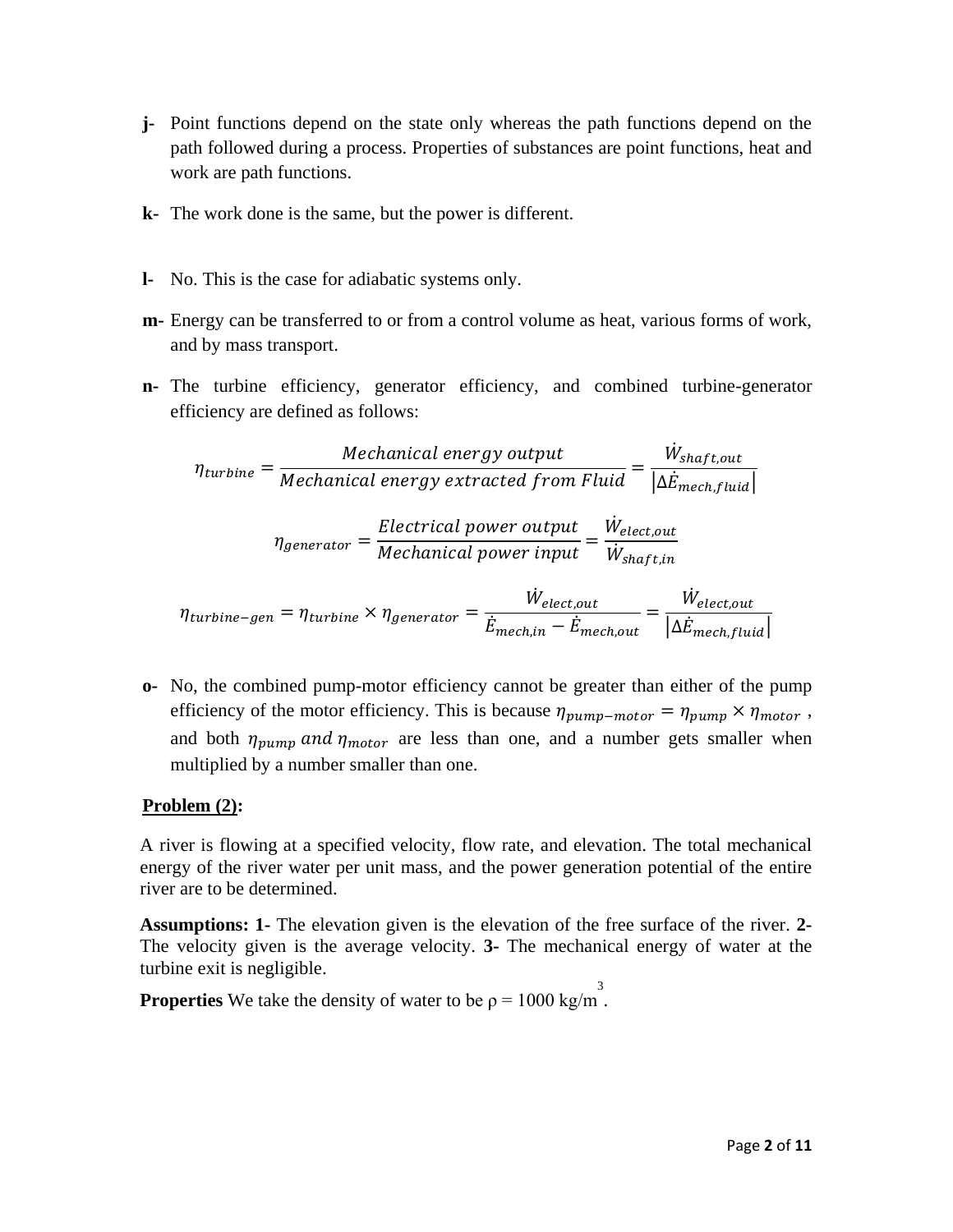

**Analysis** Noting that the sum of the flow energy and the potential energy is constant for a given fluid body, we can take the elevation of the entire river water to be the elevation of the free surface, and ignore the flow energy. Then the total mechanical energy of the river water per unit mass becomes

$$
e_{\text{mech}} = pe + ke = gh + \frac{V^2}{2} = \left( (9.81 \,\text{m/s}^2)(90 \,\text{m}) + \frac{(3 \,\text{m/s})^2}{2} \right) \left( \frac{1 \,\text{kJ/kg}}{1000 \,\text{m}^2/\text{s}^2} \right) = 0.887 \,\text{kJ/kg}
$$

The power generation potential of the river water is obtained by multiplying the total mechanical energy by the mass flow rate,

$$
\dot{m} = \rho \dot{V} = (1000 \text{ kg/m}^3)(500 \text{ m}^3/\text{s}) = 500,000 \text{ kg/s}
$$
  

$$
\dot{W}_{\text{max}} = \dot{E}_{\text{mech}} = \dot{m}e_{\text{mech}} = (500,000 \text{ kg/s})(0.887 \text{ kJ/kg}) = 444,000 \text{ kW} = 444 \text{ MW}
$$

Therefore, 444 MW of power can be generated from this river as it discharges into the lake if its power potential can be recovered completely.

**Discussion** Note that the kinetic energy of water is negligible compared to the potential energy, and it can be ignored in the analysis. Also, the power output of an actual turbine will be less than 444 MW because of losses and inefficiencies.

#### **Problem (3):**

Two sites with specified wind data are being considered for wind power generation. The site better suited for wind power generation is to be determined.

**Assumptions: 1-** The wind is blowing steadily at specified velocity during specified times. **2-** The wind power generation is negligible during other times.

**Properties** We take the density of air to be  $\rho = 1.25 \text{ kg/m}^3$  (it does not affect the final answer).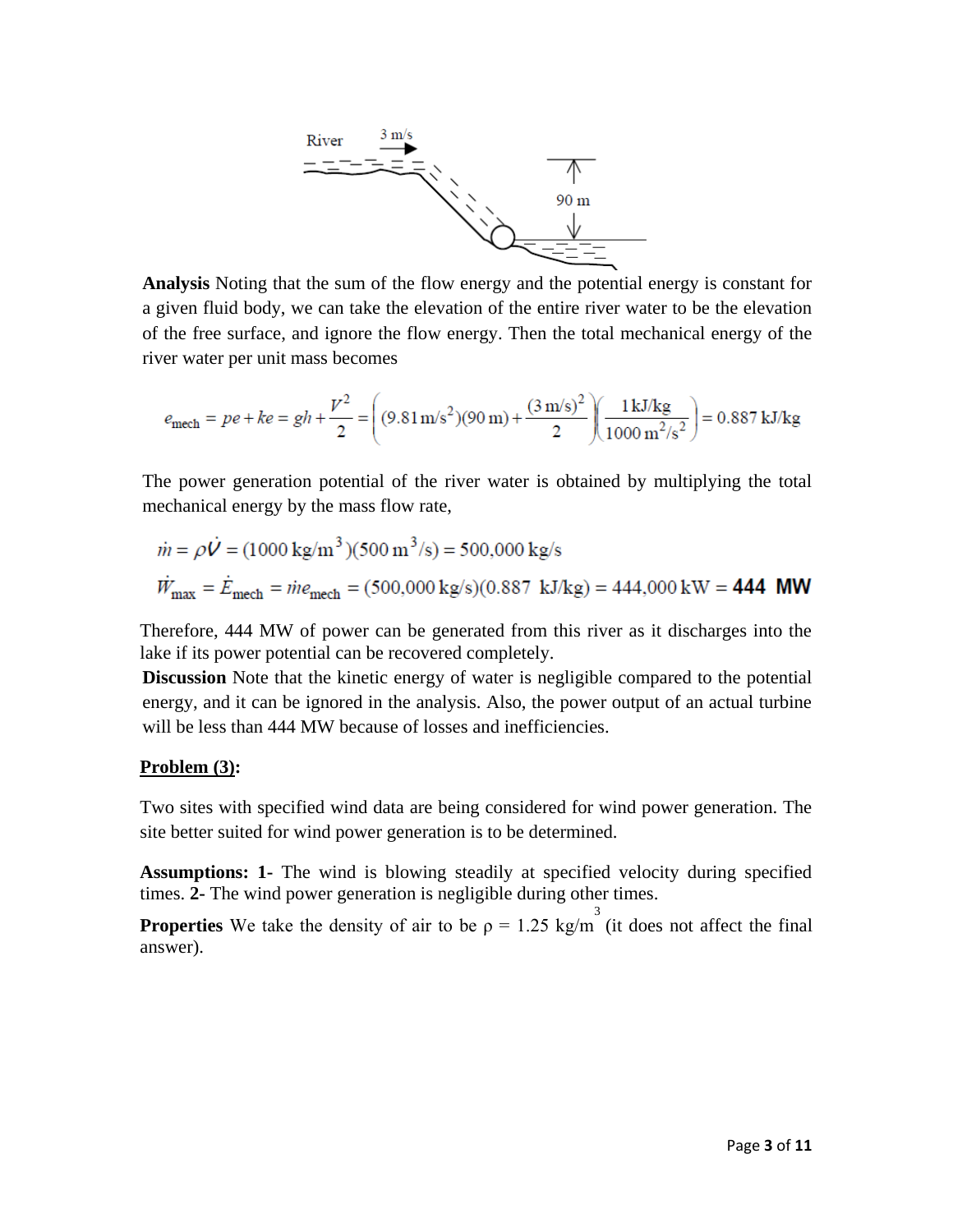

**Analysis** Kinetic energy is the only form of mechanical energy the wind possesses, and it can be converted to work entirely. Therefore, the power potential of the wind is its kinetic energy, which is  $\sqrt{\frac{2}{2}}$  per unit mass, and  $\frac{mV^2}{2}$  for a given mass flow rate. Considering a unit flow area ( $A = 1$  m<sup>2</sup>), the maximum wind power and power generation becomes

$$
e_{\text{mech},1} = ke_1 = \frac{V_1^2}{2} = \frac{(7 \text{ m/s})^2}{2} \left(\frac{1 \text{ kJ/kg}}{1000 \text{ m}^2/\text{s}^2}\right) = 0.0245 \text{ kJ/kg}
$$

$$
e_{\text{mech},2} = ke_2 = \frac{V_2^2}{2} = \frac{(10 \text{ m/s})^2}{2} \left(\frac{1 \text{ kJ/kg}}{1000 \text{ m}^2/\text{s}^2}\right) = 0.050 \text{ kJ/kg}
$$

$$
\dot{W}_{\text{max},1} = \dot{E}_{\text{mech},1} = \dot{m}_1 e_{\text{mech},1} = \rho V_1 A k e_1 = (1.25 \text{ kg/m}^3)(7 \text{ m/s})(1 \text{ m}^2)(0.0245 \text{ kJ/kg}) = 0.2144 \text{ kW}
$$
\n
$$
\dot{W}_{\text{max},2} = \dot{E}_{\text{mech},2} = \dot{m}_2 e_{\text{mech},2} = \rho V_2 A k e_2 = (1.25 \text{ kg/m}^3)(10 \text{ m/s})(1 \text{ m}^2)(0.050 \text{ kJ/kg}) = 0.625 \text{ kW}
$$

Since  $1 \text{ kW} = 1 \text{ kJ/s}$ . Then the maximum electric power generations per year become

$$
E_{\text{max},1} = \dot{W}_{\text{max},1} \Delta t_1 = (0.2144 \text{ kW})(3000 \text{ h/yr}) = 643 \text{ kWh/yr (per m}^2 \text{ flow area})
$$
  

$$
E_{\text{max},2} = \dot{W}_{\text{max},2} \Delta t_2 = (0.625 \text{ kW})(2000 \text{ h/yr}) = 1250 \text{ kWh/yr (per m}^2 \text{ flow area})
$$

Therefore, second site is a better one for wind generation.

Discussion: Note the power generation of a wind turbine is proportional to the cube of the wind velocity, and thus the average wind velocity is the primary consideration in wind power generation decisions.

#### **Problem (4):**

A person with his suitcase goes up to the 10 floor in an elevator. The part of the energy th of the elevator stored in the suitcase is to be determined.

**Assumptions 1** The vibration effects in the elevator are negligible.

**Analysis** The energy stored in the suitcase is stored in the form of potential energy, which is  $m \times g \times z$ . Therefore,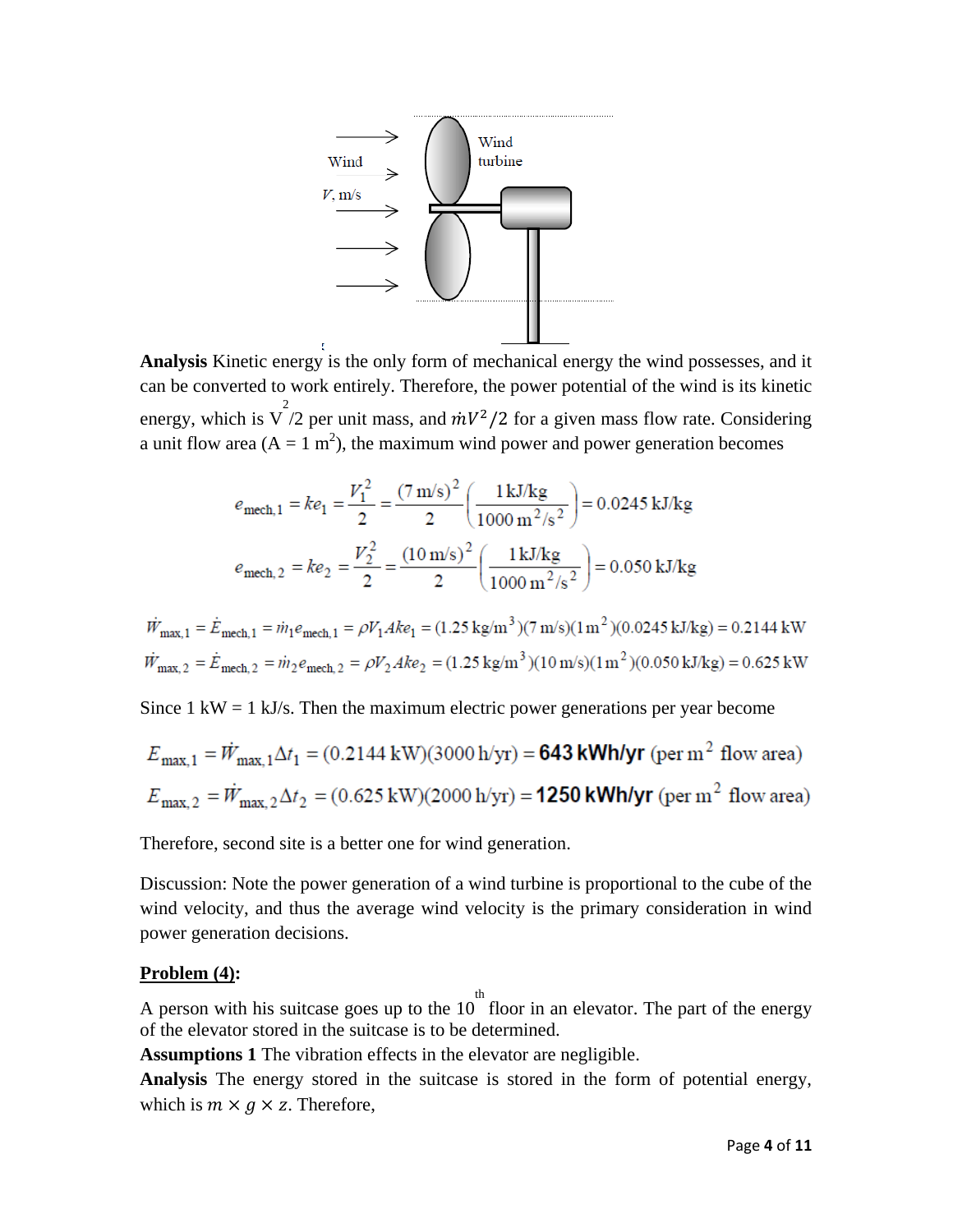$$
\Delta E_{\text{suitcase}} = \Delta PE = mg\Delta z = (30 \text{ kg})(9.81 \text{ m/s}^2)(35 \text{ m}) \left(\frac{1 \text{ kJ/kg}}{1000 \text{ m}^2/\text{s}^2}\right) = 10.3 \text{ kJ}
$$

Therefore, the suitcase on 10 floor has 10.3 kJ more energy compared to an identical th suitcase on the lobby level.

**Discussion** Noting that 1 kWh = 3600 kJ, the energy transferred to the suitcase is  $10.3/3600 = 0.0029$  kWh, which is very small.

#### **Problem (5):**

A car is accelerated from 10 to 60 km/h on an uphill road. The work needed to achieve this is to be determined.

**Analysis** The total work required is the sum of the changes in potential and kinetic energies,

$$
W_a = \frac{1}{2} m (v_2^2 - v_1^2) = \frac{1}{2} (1300 \text{ kg}) \left( \frac{60,000 \text{ m}}{3600 \text{ s}} \right)^2 - \left( \frac{10,000 \text{ m}}{3600 \text{ s}} \right)^2 \left( \frac{1 \text{ kJ}}{1000 \text{ kg} \cdot \text{m}^2/\text{s}^2} \right) = 175.5 \text{ kJ}
$$
  

$$
W_g = mg (z_2 - z_1) = (1300 \text{ kg})(9.81 \text{ m/s}^2)(40 \text{ m}) \left( \frac{1 \text{ kJ}}{1000 \text{ kg} \cdot \text{m}^2/\text{s}^2} \right) = 510.0 \text{ kJ}
$$

$$
W_{\text{total}} = W_a + W_g = 175.5 + 510.0 = \textbf{686 kJ}
$$

# **Problem (6):**

The engine of a car develops 450 hp at 3000 rpm. The torque transmitted through the shaft is to be determined.

$$
\dot{W}_{shaff} = 450 \times 0.746 = 335.7 \, kW
$$
\n
$$
\omega = \frac{2\pi N}{60} = 314.16 \frac{rad}{sec}
$$
\n
$$
T = \frac{\dot{W}_{shaff}}{\omega} = 1068.5 \, N.m
$$

#### **Problem (7):**

A linear spring is elongated by 20 cm from its rest position. The work done is to be determined.

**Analysis** The spring work can be determined from

$$
W_{spring} = \frac{1}{2}k(x_2^2 - x_1^2) = \frac{1}{2}(70 \text{ kN/m})(0.2^2 - 0) \text{ m}^2 = 1.4 \text{ kN} \cdot \text{m} = 1.4 \text{ kJ}
$$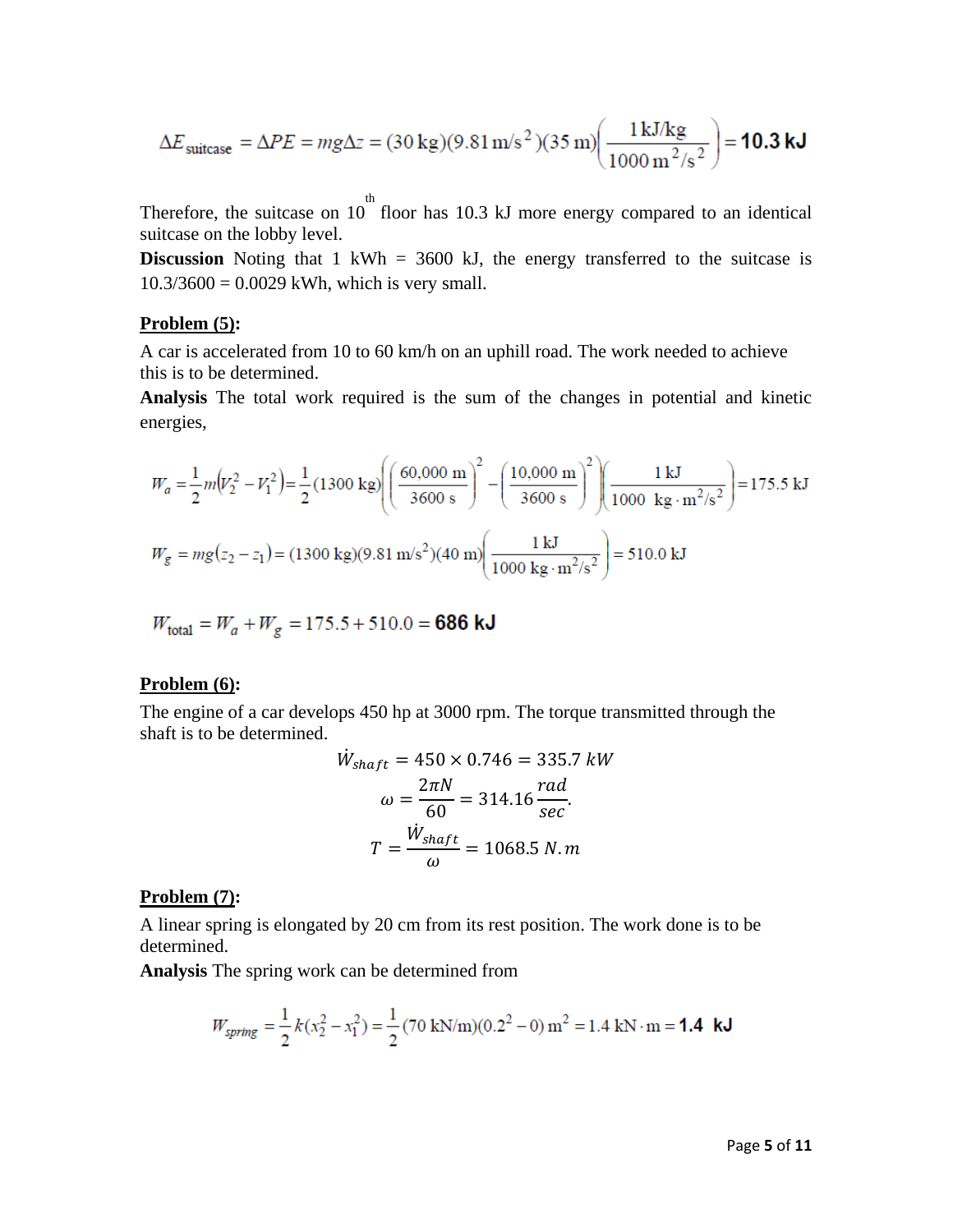#### **Problem (8):**

The engine of a car develops 75 kW of power. The acceleration time of this car from rest to 100 km/h on a level road is to be determined.

**Analysis** The work needed to accelerate a body is the change in its kinetic energy,

$$
W_a = \frac{1}{2} m (V_2^2 - V_1^2) = \frac{1}{2} (1500 \text{ kg}) \left( \frac{100,000 \text{ m}}{3600 \text{ s}} \right)^2 - 0 \left( \frac{1 \text{ kJ}}{1000 \text{ kg} \cdot \text{m}^2/\text{s}^2} \right) = 578.7 \text{ kJ}
$$

Thus the time required is

$$
\Delta t = \frac{W_a}{\dot{W}_a} = \frac{578.7 \text{ kJ}}{75 \text{ kJ/s}} = 7.72 \text{ s}
$$

This answer is not realistic because part of the power will be used against the air drag, friction, and rolling resistance.

#### **Problem (9):**

A classroom is to be air-conditioned using window air-conditioning units. The cooling load is due to people, lights, and heat transfer through the walls and the windows. The number of 5-kW window air conditioning units required is to be determined.

**Assumptions** There are no heat dissipating equipment (such as computers, TVs, or ranges) in the room.

**Analysis** The total cooling load of the room is determined from

$$
\dot{Q}_{\text{cooling}} = \dot{Q}_{\text{lights}} + \dot{Q}_{\text{people}} + \dot{Q}_{\text{heat gain}}
$$

Where:

$$
\dot{Q}_{\text{lights}} = 10 \times 100 \text{ W} = 1 \text{ kW}
$$
\n
$$
\dot{Q}_{\text{people}} = 40 \times 360 \text{ kJ} / \text{h} = 4 \text{ kW}
$$
\n
$$
\dot{Q}_{\text{heat gain}} = 15,000 \text{ kJ} / \text{h} = 4.17 \text{ kW}
$$

Substituting,

 $\dot{Q}_{\text{cooling}} = 1 + 4 + 4.17 = 9.17 \text{ kW}$ 

Thus the number of air-conditioning units required is

 $\frac{9.17 \text{ kW}}{5 \text{ kW/unit}} = 1.83 \longrightarrow 2 \text{ units}$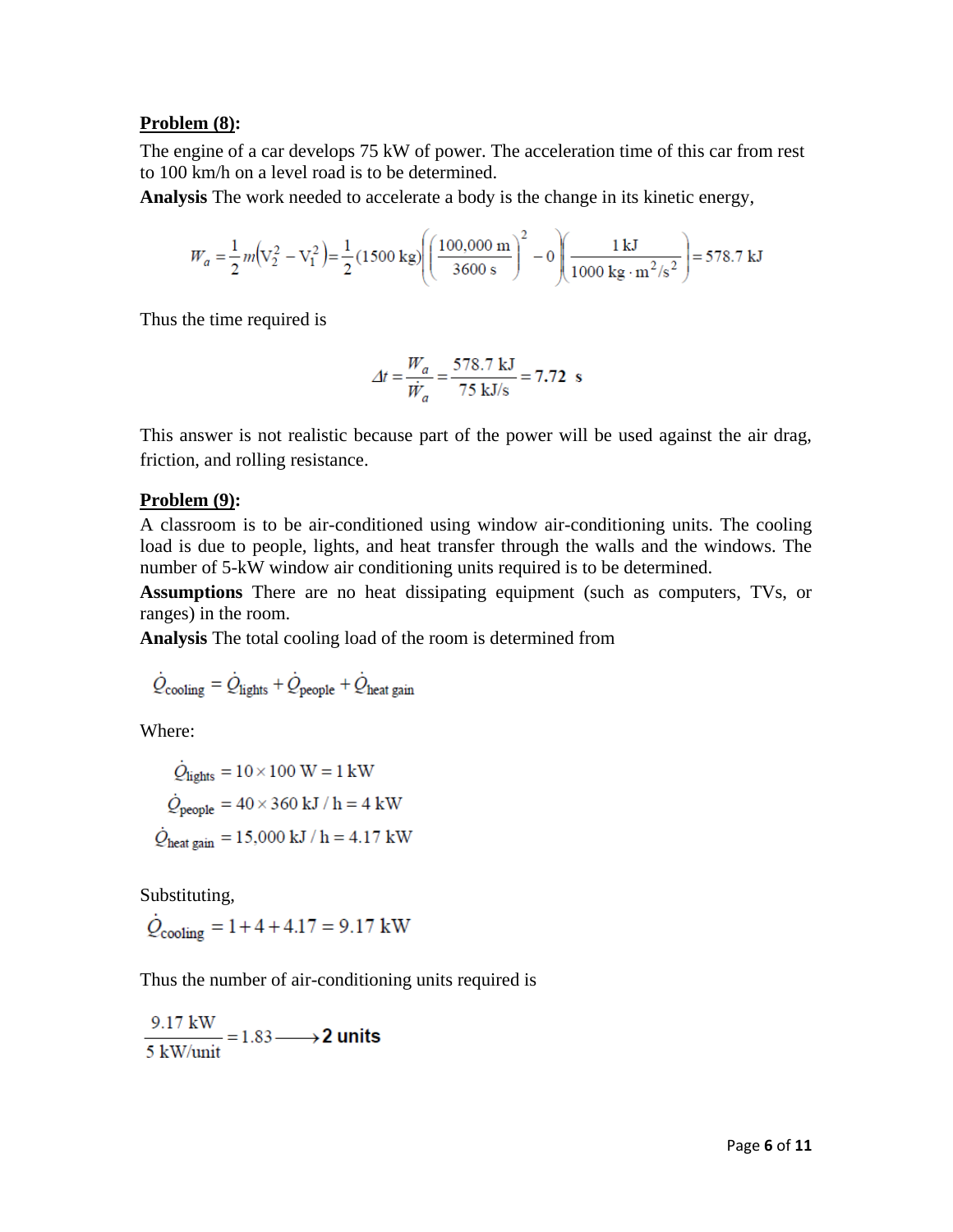# **Problem (10):**

The classrooms and faculty offices of a university campus are not occupied an average of 4 hours a day, but the lights are kept on. The amounts of electricity and money the campus will save per year if the lights are turned off during unoccupied periods are to be determined.

**Analysis** The total electric power consumed by the lights in the classrooms and faculty offices is

 $\dot{E}_{\text{lighting, classroom}} = (\text{Power consumed per lamp}) \times (\text{No. of lamps}) = (200 \times 12 \times 110 \text{ W}) = 264,000 = 264 \text{ kW}$  $\dot{E}_{\text{lighting, offices}} = (\text{Power consumed per lamp}) \times (\text{No. of lamps}) = (400 \times 6 \times 110 \text{ W}) = 264,000 = 264 \text{ kW}$  $\dot{E}_{\text{lighting, total}} = \dot{E}_{\text{lighting, classroom}} + \dot{E}_{\text{lighting, offices}} = 264 + 264 = 528 \text{ kW}$ 

Noting that the campus is open 240 days a year, the total number of unoccupied work hours per year is

Unoccupied hours =  $(4 \text{ hours/day})(240 \text{ days/year}) = 960 \text{ h/yr}$ 

Then the amount of electrical energy consumed per year during unoccupied work period and its cost are

Energy savings ( $E^E$  lighting, total )(Unoccupied hours) = (528 kW)(960 h/yr) = 506,880 kWh

Cost savings = (Energy savings)(Unit cost of energy) =  $(506,880 \text{ kWh/yr})(0.18 \text{ EGP/kWh})$ 

 $= 91,238$  EGP/yr

**Discussion:** Note that simple conservation measures can result in significant energy and cost savings.

# **Problem (11):**

A room contains a light bulb, a TV set, a refrigerator, and an iron. The rate of increase of the energy content of the room when all of these electric devices are on is to be determined.

**Assumptions: 1-** The room is well sealed, and heat loss from the room is negligible. **2-**  All the appliances are kept on.

**Analysis:** Taking the room as the system, the rate form of the energy balance can be written as

$$
\underline{\dot{E}_{in} - \dot{E}_{out}}_{\text{Rate of net energy transfer}} = \underbrace{dE_{\text{system}} / dt}_{\text{Rate of change in internal, kinetic,}}
$$
\n
$$
\rightarrow dE_{\text{room}} / dt = \dot{E}_{in}
$$
\n
$$
\rightarrow dE_{\text{room}} / dt = \dot{E}_{in}
$$

since no energy is leaving the room in any form, and thus  $\dot{E}_{out} = 0$ 

$$
\dot{E}_{in} = \dot{E}_{\text{lights}} + \dot{E}_{\text{TV}} + \dot{E}_{\text{refrig}} + \dot{E}_{\text{iron}}
$$

$$
= 100 + 110 + 200 + 1000 \text{ W}
$$

$$
= 1410 \text{ W}
$$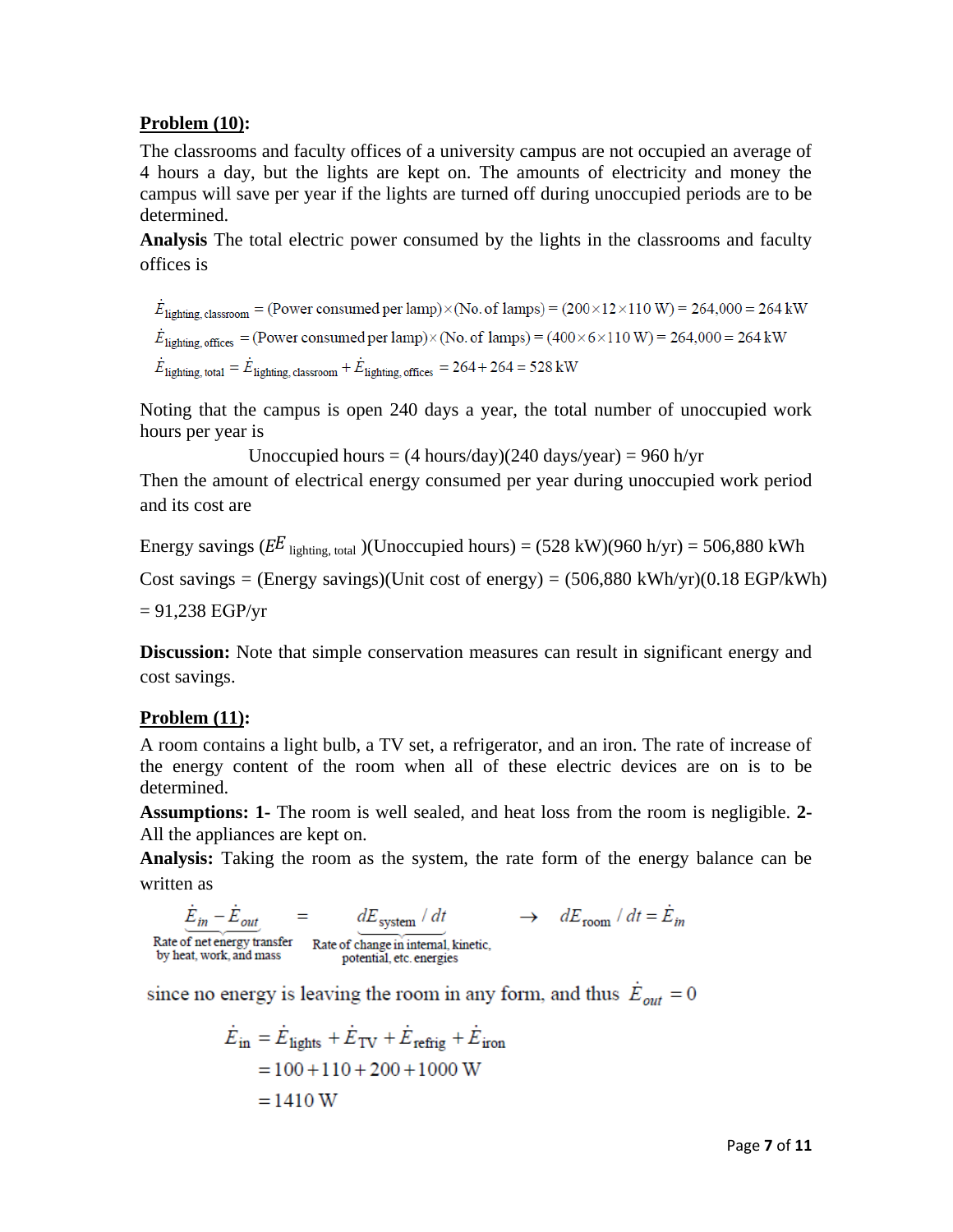Substituting, the rate of increase in the energy content of the room becomes

 $dE_{\rm room}$  /  $dt = \dot{E}_{\rm in} = 1410$  W

**Discussion:** Note that some appliances such as refrigerators and irons operate intermittently, switching on and off as controlled by a thermostat. Therefore, the rate of energy transfer to the room, in general, will be less.

# **Problem (12):**

A water pump is claimed to raise water to a specified elevation at a specified rate while consuming electric power at a specified rate. The validity of this claim is to be investigated.

**Assumptions 1-** The water pump operates steadily. **2-** Both the lake and the pool are open to the atmosphere, and the flow velocities in them are negligible.

**Properties** We take the density of water to be  $\rho = 1000 \text{ kg/m}^3 = 1 \text{ kg/L}$ .

**Analysis** For a control volume that encloses the pump-motor unit, the energy balance can be written as



Since the changes in kinetic and flow energies of water are negligible. Also,

$$
\dot{m} = \rho \dot{V} = (1 \,\text{kg/L})(50 \,\text{L/s}) = 50 \,\text{kg/s}
$$

Substituting, the minimum power input required is determined to be

$$
\dot{W}_{\text{in}} = \dot{m}g(z_2 - z_1) = (50 \text{ kg/s})(9.81 \text{ m/s}^2)(30 \text{ m}) \left(\frac{1 \text{ kJ/kg}}{1000 \text{ m}^2/\text{s}^2}\right) = 14.7 \text{ kJ/s} = 14.7 \text{ kW}
$$

Which is much greater than 2 kW. Therefore, the claim is **false.**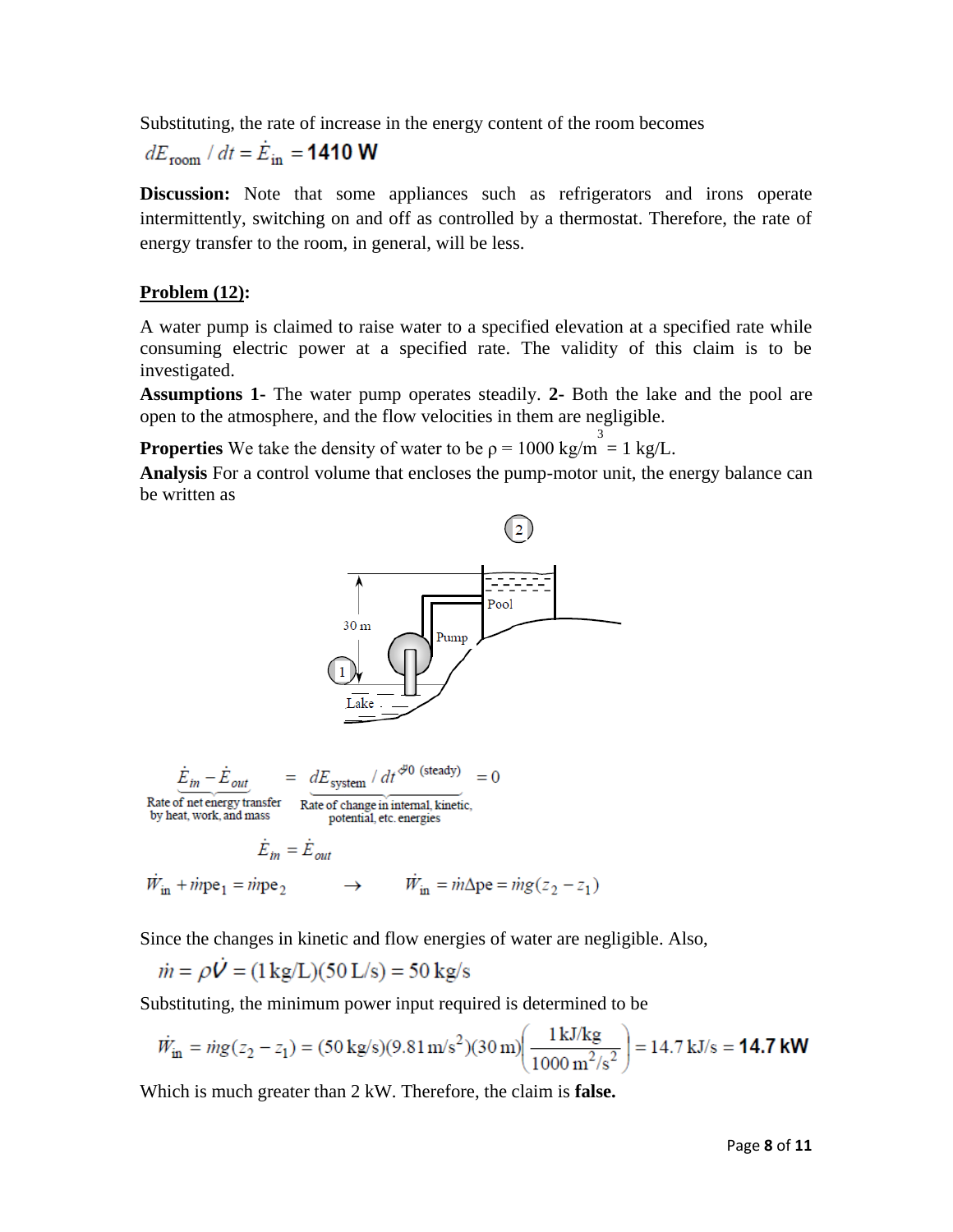**Discussion:** The conservation of energy principle requires the energy to be conserved as it is converted from one form to another, and it does not allow any energy to be created or destroyed during a process. In reality, the power required will be considerably higher than 14.7 kW because of the losses associated with the conversion of electrical-to-mechanical shaft and mechanical shaft-to-potential energy of water.

#### **Problem (13):**

An inclined escalator is to move a certain number of people upstairs at a constant velocity. The minimum power required to drive this escalator is to be determined.

**Assumptions: 1-** Air drag and friction are negligible. **2-** The average mass of each person is 75 kg. **3-** The escalator operates steadily, with no acceleration or breaking. **4-** The mass of escalator itself is negligible.

**Analysis** At design conditions, the total mass moved by the escalator at any given time is

 $Mass = (30 \text{ persons})(75 \text{ kg/person}) = 2250 \text{ kg}$ 

The vertical component of escalator velocity is

$$
V_{\text{vert}} = V \sin 45^\circ = (0.8 \text{ m/s}) \sin 45^\circ
$$

Under stated assumptions, the power supplied is used to increase the potential energy of people. Taking the people on elevator as the closed system, the energy balance in the rate form can be written as

$$
\frac{\dot{E}_{\rm in} - \dot{E}_{\rm out}}{\text{Rate of net energy transfer}}
$$
\n
$$
= \frac{dE_{\text{system}}/dt}{\text{Rate of the energy transfer}}
$$
\n
$$
= 0 \rightarrow \dot{E}_{\rm in} = dE_{\text{sys}}/dt \approx \frac{\Delta E_{\text{sys}}}{\Delta t}
$$
\n
$$
\dot{W}_{\rm in} = \frac{\Delta PE}{\Delta t} = \frac{mg\Delta z}{\Delta t} = mgV_{\text{vert}}
$$

That is, under stated assumptions, the power input to the escalator must be equal to the rate of increase of the potential energy of people. Substituting, the required power input becomes

$$
\dot{W}_{\text{in}} = mgV_{\text{vert}} = (2250 \text{ kg})(9.81 \text{ m/s}^2)(0.8 \text{ m/s})\sin 45^\circ \left(\frac{1 \text{ kJ/kg}}{1000 \text{ m}^2/\text{s}^2}\right) = 12.5 \text{ kJ/s} = 12.5 \text{ kW}
$$

When the escalator velocity is doubled to  $V = 1.6$  m/s, the power needed to drive the escalator becomes

$$
\dot{W}_{\text{in}} = mgV_{\text{vert}} = (2250 \text{ kg})(9.81 \text{ m/s}^2)(1.6 \text{ m/s})\sin 45^\circ \left(\frac{1 \text{ kJ/kg}}{1000 \text{ m}^2/\text{s}^2}\right) = 25.0 \text{ kJ/s} = 25.0 \text{ kW}
$$

**Discussion:** Note that the power needed to drive an escalator is proportional to the escalator velocity.

#### **Problem (14):**

A wind turbine produces 180 kW of power. The average velocity of the air and the conversion efficiency of the turbine are to be determined.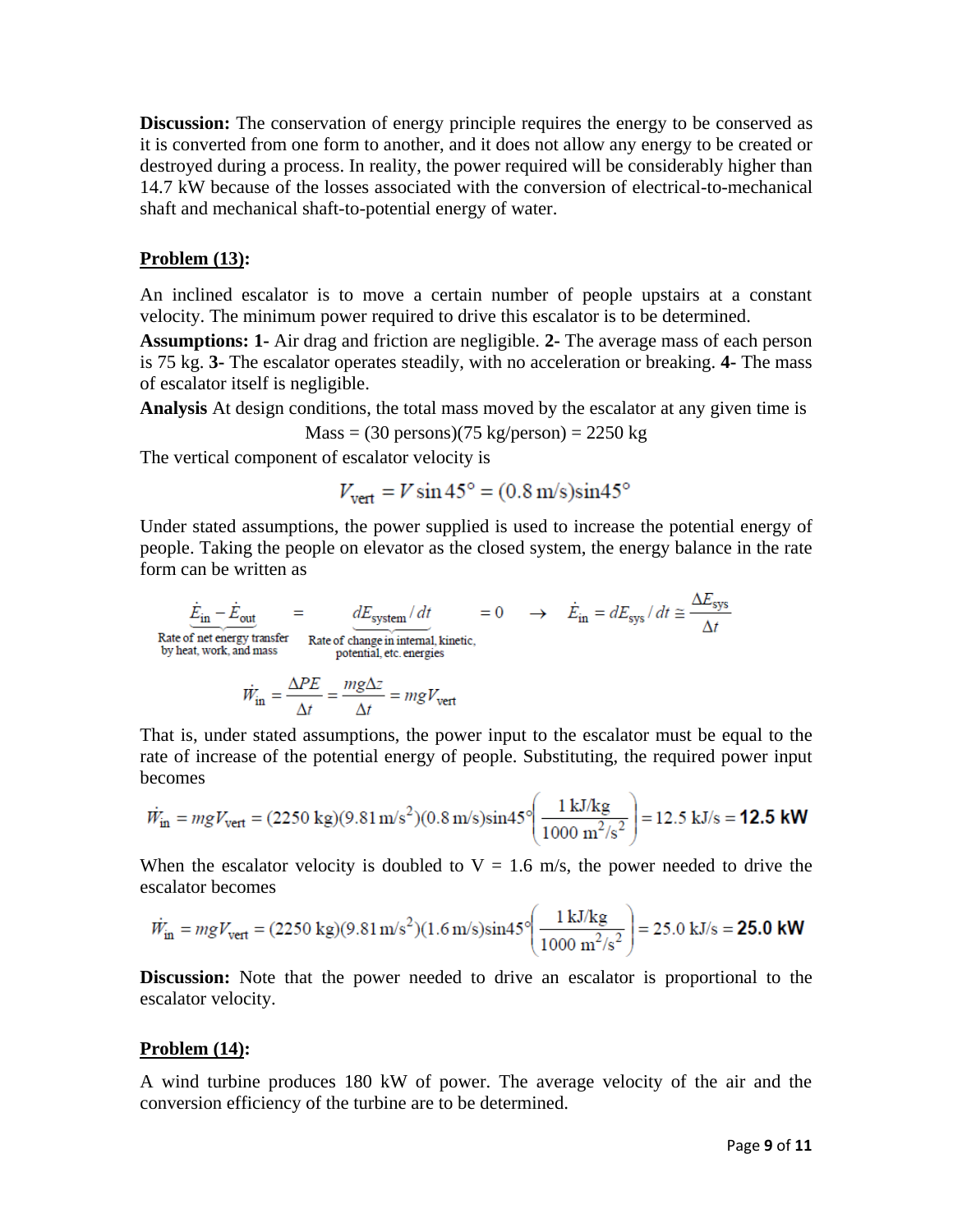**Assumptions:** The wind turbine operates steadily.

**Properties:** The density of air is given to be 1.31 kg/m<sup>3</sup>. **Analysis:** (a) The blade diameter and the blade span area are

$$
D = \frac{V_{\text{tip}}}{\pi i} = \frac{(250 \text{ km/h}) \left(\frac{1 \text{ m/s}}{3.6 \text{ km/h}}\right)}{\pi (15 \text{ L/min}) \left(\frac{1 \text{ min}}{60 \text{ s}}\right)} = 88.42 \text{ m}
$$

$$
A = \frac{\pi D^2}{4} = \frac{\pi (88.42 \text{ m})^2}{4} = 6140 \text{ m}^2
$$

Then the average velocity of air through the wind turbine becomes

$$
V = \frac{\dot{m}}{\rho A} = \frac{42,000 \text{ kg/s}}{(1.31 \text{ kg/m}^3)(6140 \text{ m}^2)} = 5.23 \text{ m/s}
$$

(b) The kinetic energy of the air flowing through the turbine is

$$
K\dot{E} = \frac{1}{2}\dot{m}V^2 = \frac{1}{2}(42,000 \text{ kg/s})(5.23 \text{ m/s})^2 = 574.3 \text{ kW}
$$

Then the conversion efficiency of the turbine becomes

$$
\eta = \frac{\dot{W}}{\text{K}\dot{E}} = \frac{180 \text{ kW}}{574.3 \text{ kW}} = 0.313 = 31.3\%
$$

**Discussion:** Note that about one-third of the kinetic energy of the wind is converted to power by the wind turbine, which is typical of actual turbines.

# **Problem (15):**

A pump is pumping oil at a specified rate. The pressure rise of oil in the pump is measured, and the motor efficiency is specified. The mechanical efficiency of the pump is to be determined.

**Assumptions: 1-** The flow is steady and incompressible. **2-** The elevation difference across the pump is negligible.

**Properties** The density of oil is given to be  $\rho = 860 \text{ kg/m}^3$ .

**Analysis** Then the total mechanical energy of a fluid is the sum of the potential, flow, and kinetic energies, and is expressed per unit mass as

$$
e_{\text{mech}} = gh + Pv + V^2 / 2
$$

To determine the mechanical efficiency of the pump, we need to know the increase in the mechanical energy of the fluid as it flows through the pump, which is